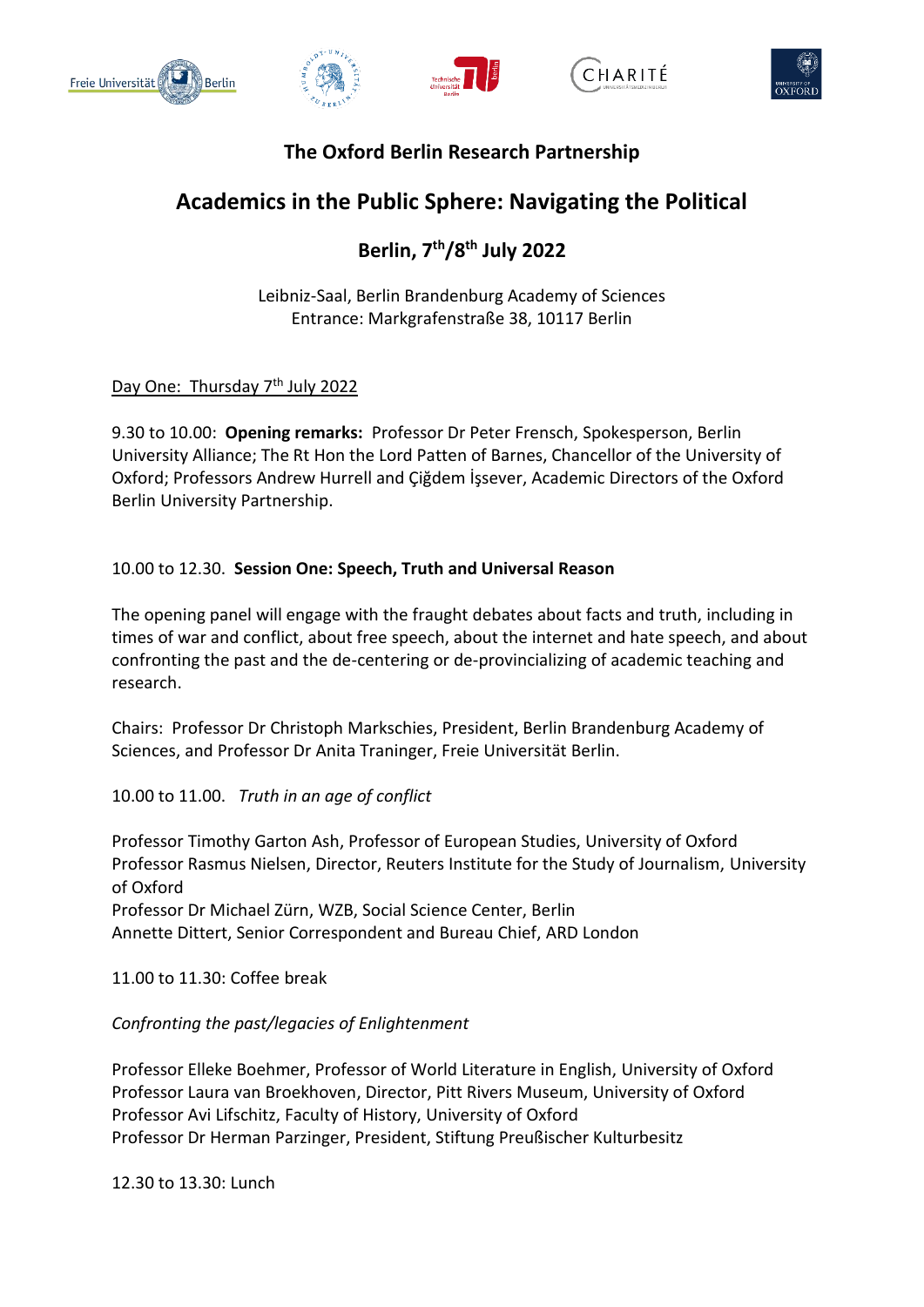









#### 13.30 to 15.30: **Session Two: The Pandemic and the Universities**

This panel will consider the questions brought up by the pandemic, including the challenges faced by those who have tried to engage directly with different publics.

Chairs: Professor Chris Conlon, Head of the Experimental Medicine Division, Nuffield Department of Medicine, University of Oxford, and Professor Dr Axel R. Pries, Dean Charité – Universitätsmedizin Berlin and Chair of World Health Summit.

Professor Dame Louise Richardson, Vice-Chancellor, University of Oxford Professor Dr Heyo Kroemer, Chief Executive Officer, Charité – Universitätsmedizin Berlin Professor Teresa Lambe, Jenner Institute, University of Oxford Professor Dr Christian Drosten, Charité – Universitätsmedizin Berlin Professor Dr Leif Erik Sander, Charité – Universitätsmedizin Berlin

15.30 to 16.00: Coffee break

#### 16.00 to 18.00: **Session Three: Living and Working with AI**

The third panel will look at the particular issues surrounding AI and at the question of how AI might be used responsibly and how the difficulties of understanding what AI means technically can be explained and debated within a broader public.

Chairs: Professor Sir Nigel Shadbolt, Principal, Jesus College, University of Oxford and Professor Dr Peter Neubauer, Technische Universität Berlin.

Professor Ioannis Havoutis, Oxford Robotics Institute, University of Oxford Professor John Tasioulas, Director, Institute for Ethics in AI, University of Oxford Professor Abigail Williams, Professor of English Literature, University of Oxford Professor Dr Michelle Christensen, Technische Universität Berlin and Einstein Centre for Digital Future

Professor Dr Jürgen Mlynek, Professor, Humboldt-Universität zu Berlin, former president of Helmholtz Association of German Research Centers (2005-2015)

18.00 to 19.30**: Reception and buffet supper**. Berlin-Brandenburgische Akademie der Wissenschaften